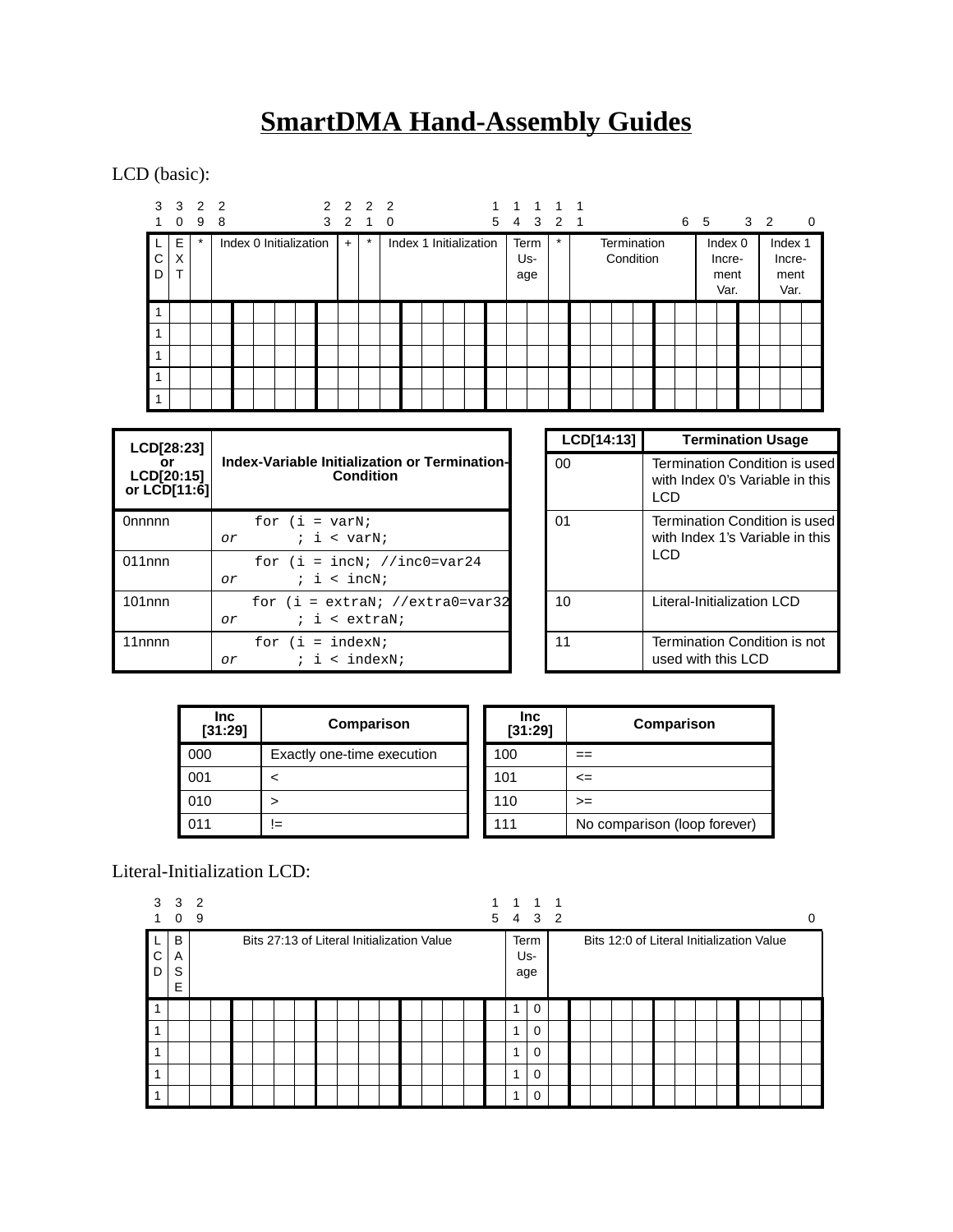#### DRD1A (no extensions allowed):

| 3              | 3<br>$\Omega$ | 9           | 8                      | 22222<br>7 | 6 5 |  |           |  | 2 <sub>2</sub><br>$\Omega$ | 9                    | 1 1 1 |                              | 8 7 6 5          |  |                                    | 0 | 9 |  |  |                            | 3 <sub>2</sub> |                          | 0 |
|----------------|---------------|-------------|------------------------|------------|-----|--|-----------|--|----------------------------|----------------------|-------|------------------------------|------------------|--|------------------------------------|---|---|--|--|----------------------------|----------------|--------------------------|---|
| C.<br>D        | Ε<br>Χ        | v<br>P<br>Е | м<br>$\circ$<br>R<br>Е | F<br>D     | N   |  | Initiator |  |                            | Read<br>Data<br>Size |       | Write<br>Data<br><b>Size</b> | S<br>C<br>A<br>► |  | Memory Write<br><b>Destination</b> |   |   |  |  | <b>Memory Write Source</b> |                | EU<br>Function<br>Number |   |
| l 0            | 0             | $\Omega$    |                        |            |     |  |           |  |                            |                      |       |                              |                  |  |                                    |   |   |  |  |                            |                |                          |   |
| $\overline{0}$ | $\Omega$      | $\Omega$    |                        |            |     |  |           |  |                            |                      |       |                              |                  |  |                                    |   |   |  |  |                            |                |                          |   |
| $\overline{0}$ | $\Omega$      | $\Omega$    |                        |            |     |  |           |  |                            |                      |       |                              |                  |  |                                    |   |   |  |  |                            |                |                          |   |
| $\overline{0}$ | $\Omega$      | $\Omega$    |                        |            |     |  |           |  |                            |                      |       |                              |                  |  |                                    |   |   |  |  |                            |                |                          |   |

## DRD2A (initial):

| 3           | 3  | $\mathcal{P}$ |   | 2 2 | $\mathcal{P}$ | $\overline{2}$ |           | $\mathcal{P}$ | 2        |             |   |       |   | $\overline{\mathbf{1}}$ |            |   |   |        |                 |   |                |            |   |    |        |            |   |
|-------------|----|---------------|---|-----|---------------|----------------|-----------|---------------|----------|-------------|---|-------|---|-------------------------|------------|---|---|--------|-----------------|---|----------------|------------|---|----|--------|------------|---|
|             | 0  | 9             | 8 | 7   | 6             | 5              |           |               | $\Omega$ | 9           | 8 | 7     | 6 | -5                      |            | 2 | 1 |        |                 | 8 | $\overline{7}$ |            | 4 | -3 |        |            | 0 |
|             | E  | ᠇             | M | T   |               |                | Initiator |               |          | Read        |   | Write | S |                         | Execution- |   |   |        | Execution-      |   |                | Execution- |   |    |        | Execution- |   |
| C           | X  | Υ             | O | F   | N             |                |           |               |          | Data        |   | Data  | C |                         | Unit-0     |   |   | Unit-1 |                 |   |                | Unit-2     |   |    | Unit-3 |            |   |
| D           |    | P             | R | D   | ᠇             |                |           |               |          | <b>Size</b> |   | Size  | A |                         | Function   |   |   |        | <b>Function</b> |   |                | Function   |   |    |        | Function   |   |
|             |    | E             | E |     |               |                |           |               |          |             |   |       | ┕ |                         | Number     |   |   |        | Number          |   |                | Number     |   |    |        | Number     |   |
| $\mathbf 0$ |    | 1             |   |     |               |                |           |               |          |             |   |       |   |                         |            |   |   |        |                 |   |                |            |   |    |        |            |   |
| $\mathbf 0$ | -1 | 1             |   |     |               |                |           |               |          |             |   |       |   |                         |            |   |   |        |                 |   |                |            |   |    |        |            |   |
| $\mathbf 0$ | 1  | 1             |   |     |               |                |           |               |          |             |   |       |   |                         |            |   |   |        |                 |   |                |            |   |    |        |            |   |
| $\mathbf 0$ |    | 1             |   |     |               |                |           |               |          |             |   |       |   |                         |            |   |   |        |                 |   |                |            |   |    |        |            |   |

## DRD2B1(extension):

| 3           | $\Omega$    | 3 2 2 2<br>9           | 8 7               |                     |             | 2 | $2\quad 2\quad 2$<br>1 | 0 |  |  |                            | 4 |                    | 1 1 1<br>3 2 1 |  |                                           |  | 6 5 |  |                                           | 0 |
|-------------|-------------|------------------------|-------------------|---------------------|-------------|---|------------------------|---|--|--|----------------------------|---|--------------------|----------------|--|-------------------------------------------|--|-----|--|-------------------------------------------|---|
| C.<br>D     | E<br>X<br>т | $\checkmark$<br>P<br>E | s<br>$\mathsf{V}$ | <b>Memory Write</b> | Destination |   | $\mathsf{r}$<br>s<br>v |   |  |  | <b>Memory Write Source</b> |   | Exe.<br><b>Num</b> | Unit<br>ber    |  | <b>Execution Unit</b><br>Operand 0 Source |  |     |  | <b>Execution Unit</b><br>Operand 1 Source |   |
| 0           |             | 0                      | $\mathbf 0$       |                     |             |   | $\Omega$               |   |  |  |                            |   |                    |                |  |                                           |  |     |  |                                           |   |
| 0           |             | 0                      | $\mathbf 0$       |                     |             |   | $\Omega$               |   |  |  |                            |   |                    |                |  |                                           |  |     |  |                                           |   |
| $\mathbf 0$ |             | $\mathbf 0$            | $\mathbf 0$       |                     |             |   | $\mathbf 0$            |   |  |  |                            |   |                    |                |  |                                           |  |     |  |                                           |   |
| $\Omega$    |             | $\mathbf 0$            | $\mathbf 0$       |                     |             |   | $\Omega$               |   |  |  |                            |   |                    |                |  |                                           |  |     |  |                                           |   |

## DRD2B2(extension):

| 3           | $\Omega$ | 3 2 2 2 2 2<br>9       |                             | 8 7 6 5                           |  |                                                    | 2<br>0 |  |        |                                          | 1 1 1 1<br>4 3 2 1 |                           |                                          |        |  | 6 | -5 |  |        |                                          |  |
|-------------|----------|------------------------|-----------------------------|-----------------------------------|--|----------------------------------------------------|--------|--|--------|------------------------------------------|--------------------|---------------------------|------------------------------------------|--------|--|---|----|--|--------|------------------------------------------|--|
| C<br>D      | E<br>X   | $\checkmark$<br>P<br>E | r<br>s<br>r<br>$\mathsf{v}$ | Exe.<br>Unit<br><b>Num</b><br>ber |  | <b>Execution Unit</b><br>Operand 0/2/4/6<br>Source |        |  | Source | <b>Execution Unit</b><br>Operand 1/3/5/7 | Exe.               | Unit<br><b>Num</b><br>ber | <b>Execution Unit</b><br>Operand 0/2/4/6 | Source |  |   |    |  | Source | <b>Execution Unit</b><br>Operand 1/3/5/7 |  |
| $\Omega$    |          | 1                      | $\Omega$                    |                                   |  |                                                    |        |  |        |                                          |                    |                           |                                          |        |  |   |    |  |        |                                          |  |
| $\Omega$    |          | 1                      | $\mathbf 0$                 |                                   |  |                                                    |        |  |        |                                          |                    |                           |                                          |        |  |   |    |  |        |                                          |  |
| $\Omega$    |          | 1                      | $\mathbf 0$                 |                                   |  |                                                    |        |  |        |                                          |                    |                           |                                          |        |  |   |    |  |        |                                          |  |
| $\mathbf 0$ |          | 1                      | $\mathbf 0$                 |                                   |  |                                                    |        |  |        |                                          |                    |                           |                                          |        |  |   |    |  |        |                                          |  |